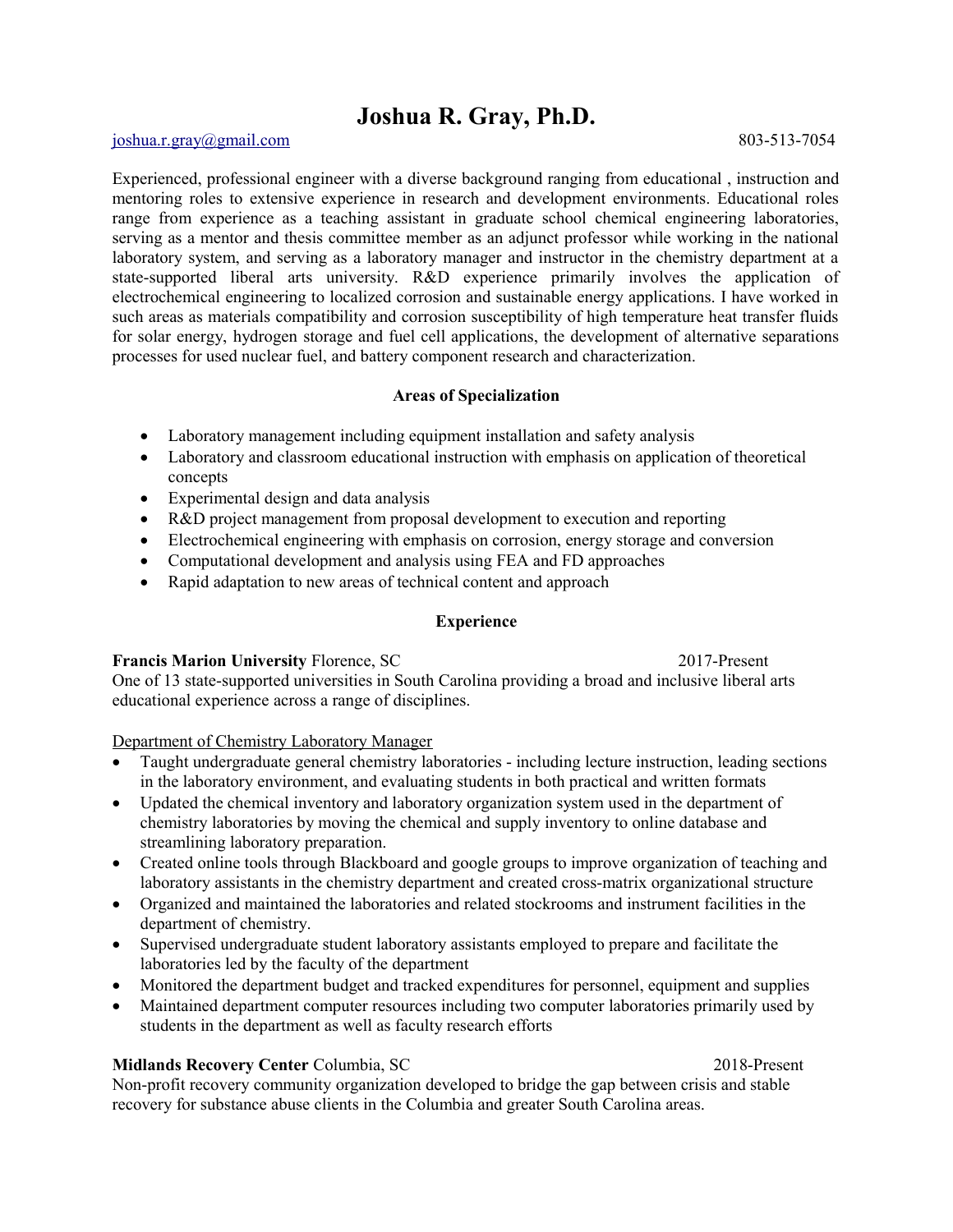## Director of Resource Development

- Assisted in creation and funding of 501c3 non-profit organization from planning stages through successful organizational standup.
- Co-lead on funded grant proposal submission exploring funding opportunities for technologies to support recovery outreach for substance abuse clients
- Serves to develop opportunities and broker service interaction with local and state-wide substance use recovery services and legal system representatives, recovery house organizations, and health care and hospital system resources

**South Carolina Share** Columbia, SC 2016-Present Non-profit organization serving the substance abuse and mental illness communities in South Carolina.

## Information Technology Consultant

 Developed solution for remote-capable whiteboard-enabled classroom to support meeting and teaching needs for SCShare's non-profit communities and serviced general telecommunication and computer applications.

## **Boeing Research and Technology Laboratory (BR&T)** Charleston, SC 2015-2016

The Boeing Company's Research facility supporting production needs for commercial airline and defense applications, as well as next-generation product development.

## Technical Lead**,** Analytical Chemistry Laboratory

 Research and Laboratory lead responsible for overseeing laboratory preparation including equipment installation and documentation. Consultant for project development in the areas of corrosion and hydrogen uptake measurement.

## **Savannah River National Laboratory (SRNL)**, Aiken, SC2007 - 2015

U.S. Department of Energy facility providing research, technology and solutions to address the nation's most complex energy, nuclear materials processing and environmental challenges.

Principal Engineer, Materials Science and Technology 2013 - 2015

- Joint Principal Investigator, U.S. Department of Energy (DoE) SunShot (\$3.9M / 3 year) project; understanding corrosion in molten halide salt systems for solar power applications; partnered with Universities of Alabama and South Carolina
- Principal Investigator, SRNL \$300K project; exploit fluoride volatility of nuclear components for analytical capabilities for in-line and field detection applications
- Technical Lead, SNRL project; corrosion analysis of nuclear storage applications

## Senior Engineer, Materials Science and Technology 2009 - 2013

- Principal Investigator, DoE Office of Nuclear Energy study; gas-phase separation techniques for treatment of used nuclear fuels
- Principal Investigator,  $$500K / 2$  year project in collaboration with Celgard LLC; developing advanced quality control techniques of polymeric battery components; patent disclosure filed
- Co-Principal Investigator, DoE Solar Energy Programs (\$1M / 3 year) project; development of nanoparticle-enhanced ionic liquids for heat transfer in solar energy applications

## Post-Doctoral Researcher, Energy Security 2007 - 2009

- Technical Lead, DoE projects; study development / analysis of materials for hydrogen storage applications
- Significant project areas; -safety and environmental reactivity of metal hydride materials -kinetic characterization of hydrogen sorption / desorption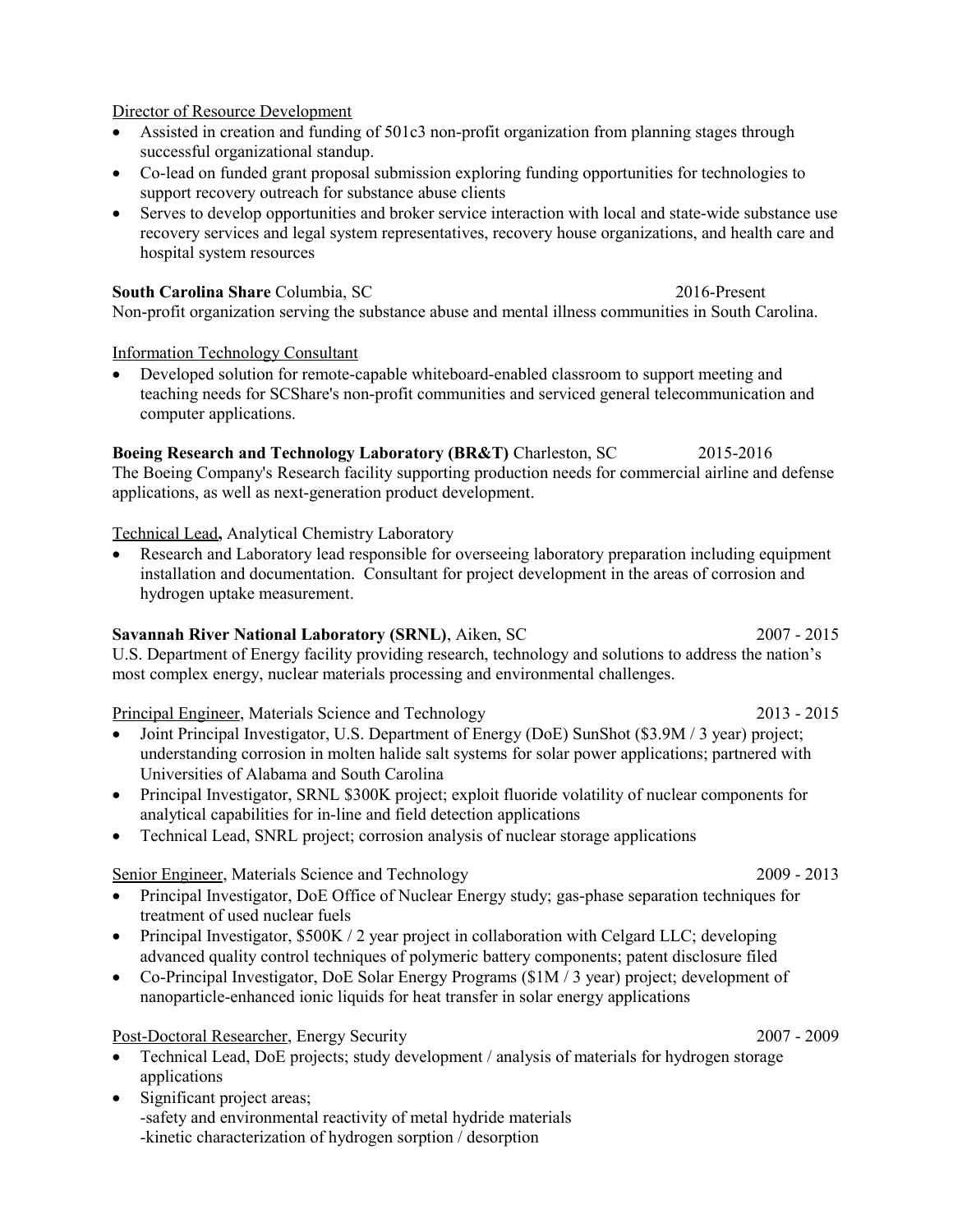-electrochemical production of metal hydrides

 Co-recipient; International Energy Agency Hydrogen Implementing Agreement Prize, 2010; Fundamental Research, Safety Testing / Analysis, Hydrogen Storage Materials / Systems

## **Palmetto Fuel Cell Technologies LLC**, Columbia, SC2007 - 2008

Start-up company focused on the development of next-generation fuel cell technologies

Research Engineer, Fuel Cell and Hydrogen Storage Technologies

• Technical Project Lead; leverage university / specialty chemical intellectual property developed in areas of fuel cell and hydrogen storage technologies

**University of South Carolina**, Columbia, SC2004 - 2007

Post-Doctoral Researcher, Chemical Engineering

 Technical Project Lead; develop hydrogen storage technologies based on hydrolysis of chemical hydride materials; focus on demonstration of novel reactor concepts. Patent disclosures filed on the concepts developed.

#### **Education**

| University of Illinois at Urbana-Champaign        |      |
|---------------------------------------------------|------|
| <b>Ph.D</b> - Chemical Engineering                | 2004 |
| <b>Master of Science - Chemical Engineering</b>   | 2000 |
| 3M Graduate Student Fellow, 1997                  |      |
| Outstanding Teaching Assistant, 1997              |      |
| University of South Carolina, Columbia, SC        | 1997 |
| <b>Bachelor of Science - Chemical Engineering</b> |      |
| Cum Laude, Carolina Honors College                |      |

 Cum Laude, Carolina Honors College Selected "Outstanding Chemical Engineering Student", 1997 Foreign Exchange student with prof. M. Matlosz, ENSIC, Nancy, France

#### **Certifications and Licenses**

"L" clearance, U.S. Department of Energy Radiological Worker, Trained by the U.S. Department of Energy

#### **Professional Associations**

| The Electrochemical Society              | <b>American Nuclear Society</b> |
|------------------------------------------|---------------------------------|
| American Institute of Chemical Engineers | Carolina Nuclear Cluster        |

## **Other Activities**

University of South Carolina Department of Chemical Engineering, Visiting Scientist Department of Chemical Engineering, External Advisory Board, Member Department of Mechanical and Nuclear Engineering, Adjunct Professor Reviewer International Journal of Hydrogen Energy Journal of Nuclear materials The Electrochemical Society Chaired Symposia